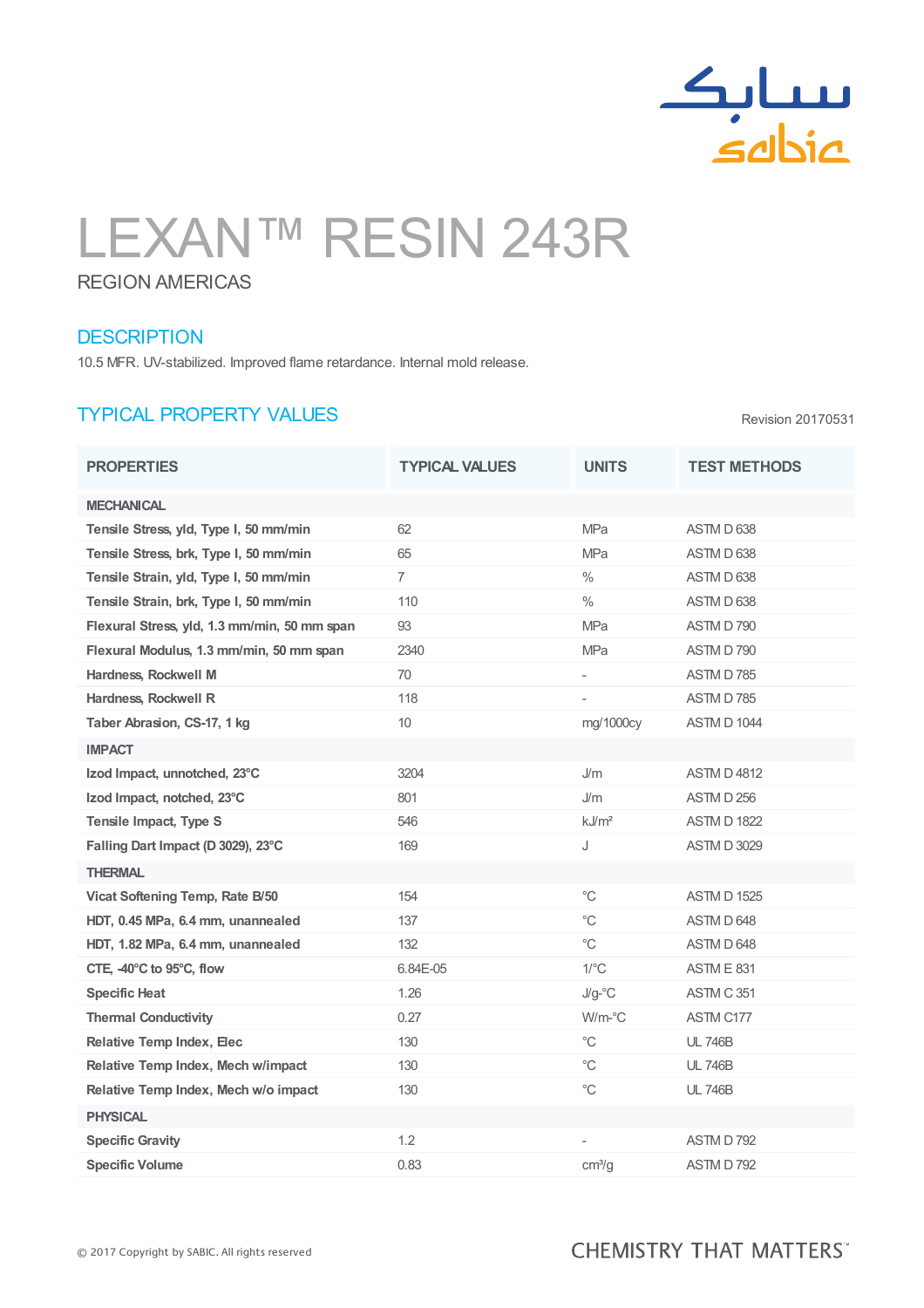

| <b>PROPERTIES</b>                           | <b>TYPICAL VALUES</b> | <b>UNITS</b>                 | <b>TEST METHODS</b> |
|---------------------------------------------|-----------------------|------------------------------|---------------------|
| <b>Density</b>                              | 1.19                  | g/cm <sup>3</sup>            | ASTM D 792          |
| <b>Water Absorption, 24 hours</b>           | 0.15                  | $\%$                         | <b>ASTM D 570</b>   |
| Water Absorption, equilibrium, 23C          | 0.35                  | $\frac{0}{0}$                | ASTM D 570          |
| Water Absorption, equilibrium, 100°C        | 0.58                  | $\%$                         | <b>ASTM D 570</b>   |
| Mold Shrinkage, flow, 3.2 mm (5)            | $0.5 - 0.7$           | $\frac{0}{0}$                | SABIC method        |
| Melt Flow Rate, 300°C/1.2 kgf               | 10.5                  | $g/10$ min                   | <b>ASTM D 1238</b>  |
| <b>OPTICAL</b>                              |                       |                              |                     |
| Light Transmission, 2.54 mm                 | 88                    | $\frac{0}{0}$                | ASTM D 1003         |
| Haze, 2.54 mm                               | $\mathbf{1}$          | $\%$                         | <b>ASTM D 1003</b>  |
| <b>Refractive Index</b>                     | 1.586                 |                              | ASTM D542           |
| <b>ELECTRICAL</b>                           |                       |                              |                     |
| <b>Volume Resistivity</b>                   | $>1.E+17$             | Ohm-cm                       | ASTM D 257          |
| Dielectric Strength, in air, 3.2 mm         | 15                    | kV/mm                        | ASTM D 149          |
| Relative Permittivity, 50/60 Hz             | 3.17                  | $\qquad \qquad \blacksquare$ | ASTM D 150          |
| <b>Relative Permittivity, 1 MHz</b>         | 2.96                  | $\qquad \qquad \blacksquare$ | ASTM D 150          |
| Dissipation Factor, 50/60 Hz                | 0.0009                | $\qquad \qquad \blacksquare$ | ASTM D 150          |
| <b>Dissipation Factor, 1 MHz</b>            | 0.01                  | $\overline{\phantom{m}}$     | ASTM D 150          |
| Hot Wire Ignition {PLC)                     | 4                     | PLC Code                     | <b>UL 746A</b>      |
| High Voltage Arc Track Rate {PLC}           | 2                     | PLC Code                     | <b>UL 746A</b>      |
| High Ampere Arc Ign, surface {PLC}          | $\mathbf{1}$          | PLC Code                     | <b>UL 746A</b>      |
| Comparative Tracking Index (UL) {PLC}       | 2                     | PLC Code                     | <b>UL 746A</b>      |
| <b>FLAME CHARACTERISTICS</b>                |                       |                              |                     |
| UL Recognized, 94V-2 Flame Class Rating (3) | 0.75                  | mm                           | <b>UL 94</b>        |
| UL Recognized, 94V-0 Flame Class Rating (3) | 6                     | mm                           | <b>UL 94</b>        |
| Oxygen Index (LOI)                          | 25                    | $\%$                         | <b>ASTM D 2863</b>  |
| UV-light, water exposure/immersion          | F1                    |                              | <b>UL 746C</b>      |
| <b>INJECTION MOLDING</b>                    |                       |                              |                     |
| <b>Drying Temperature</b>                   | 120                   | $^{\circ}C$                  |                     |
| <b>Drying Time</b>                          | $3 - 4$               | hrs                          |                     |
| <b>Drying Time (Cumulative)</b>             | 48                    | hrs                          |                     |
| <b>Maximum Moisture Content</b>             | 0.02                  | $\%$                         |                     |
| <b>Melt Temperature</b>                     | $295 - 315$           | $^{\circ}{\rm C}$            |                     |
| <b>Nozzle Temperature</b>                   | $290 - 310$           | $^{\circ}C$                  |                     |
| Front - Zone 3 Temperature                  | $295 - 315$           | $^{\circ}{\rm C}$            |                     |
| Middle - Zone 2 Temperature                 | $280 - 305$           | $^{\circ}C$                  |                     |
| Rear - Zone 1 Temperature                   | $270 - 295$           | $^{\circ}{\rm C}$            |                     |
| <b>Mold Temperature</b>                     | $70 - 95$             | $^{\circ}C$                  |                     |
| <b>Back Pressure</b>                        | $0.3 - 0.7$           | MPa                          |                     |